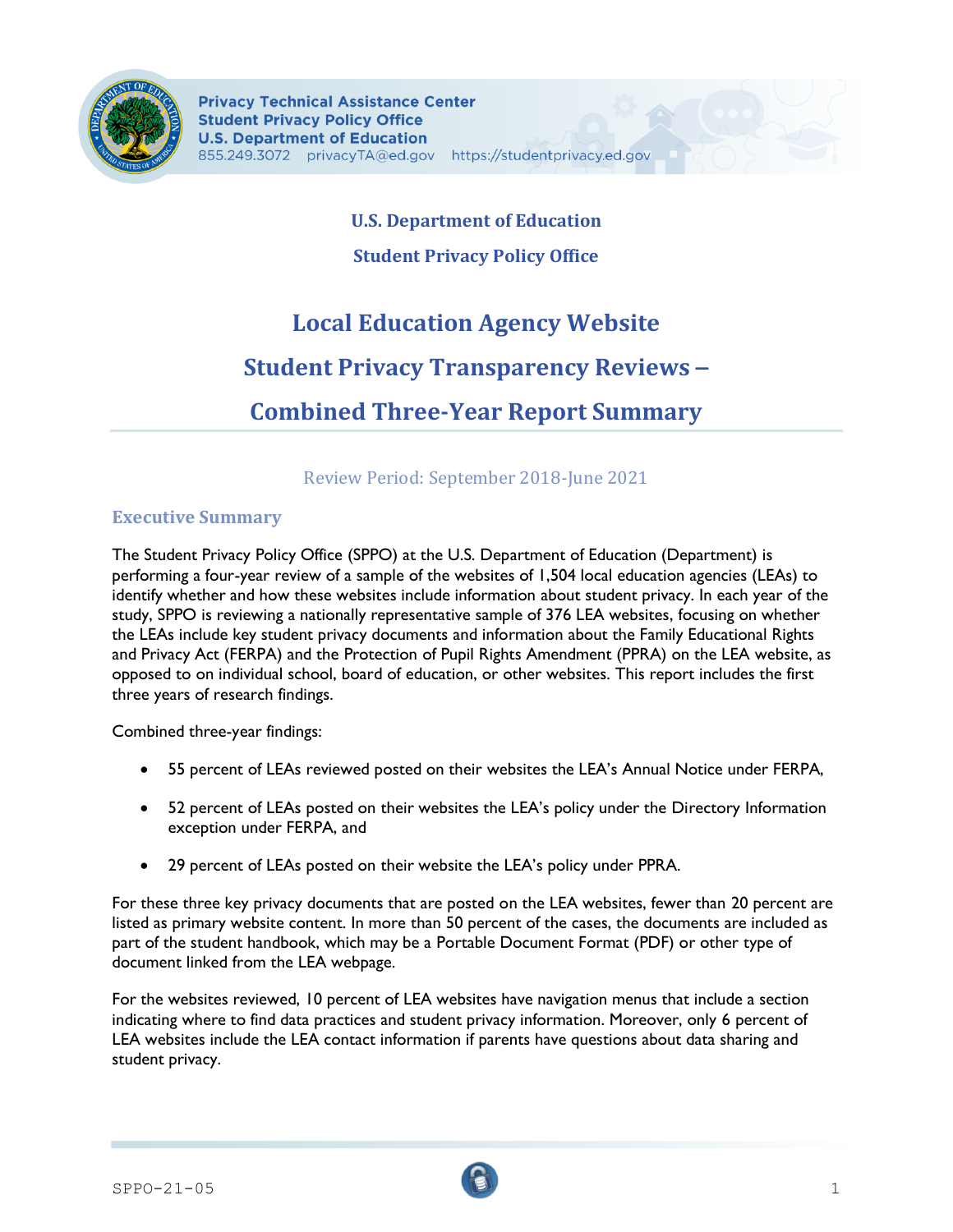

### **Background**

This study is derived from Strategic Objective 3.2, Performance Measure 3.2c of the *U.S. Department of Education Strategic Plan for Fiscal Years 2018-2022*. To inform the Department's review of this objective, SPPO and its Privacy Technical Assistance Center (PTAC) are studying LEA practices for providing information on data sharing and student privacy on their websites. SPPO is responsible for administering FERPA and PPRA, and providing guidance and best practices on student privacy to the education community.

SPPO recommends as a transparency best practice that LEAs post their FERPA and PPRA student privacy-related information on their websites so that information is easily available to parents and the community. FERPA does not require that LEAs post their annual FERPA notice on their websites, but the law specifically requires LEAs to provide notice annually to parents of students and eligible students of their rights under FERPA "by any means that are reasonably likely to inform the parents or eligible students of their rights." *See* 34 CFR § 99.7. With the increased utilization of LEA websites for the timely dissemination of information to the school community, SPPO believes that posting an appropriate notice on the LEA website is an effective manner of meeting FERPA's Annual Notice requirement.

### **Sample Selection**

To complete the review, a sampling plan was developed to determine which LEAs would be reviewed across four years of data collection (fiscal years 2019, 2020, 2021, and 2022). A single sample of 1,504 LEAs was selected at the outset of the study and randomly divided into four groups of 376 LEAs that would be reviewed across the four data collection years to create a nationally representative sample for each year. In addition, a replacement sample of 100 LEAs was selected that may be used if any original sample LEAs cannot be included at the time of data collection (for example, if the LEA closed or if the LEA's website is inactive).

In each year of the study, 376 LEA websites, a nationally representative sample, were reviewed to evaluate transparency practices with respect to LEAs' use of student data. The sample was selected to represent school districts of different size and socioeconomic status across different geographic regions. The LEA website review focused on determining whether key privacy-related documents or information were available on the LEA district website as opposed to on the websites of the board of education or individual schools.

#### **Results**

This report combines data from the samples from years 1, 2, and 3. We found that although 55 percent of LEAs reviewed have the FERPA Annual Notice posted on the website, only 10 percent of LEA websites have navigation menus that include a section indicating where to find data practices and student privacy information. Moreover, 94 percent of LEA websites do not include contact information for a staff member dedicated to data sharing and student privacy.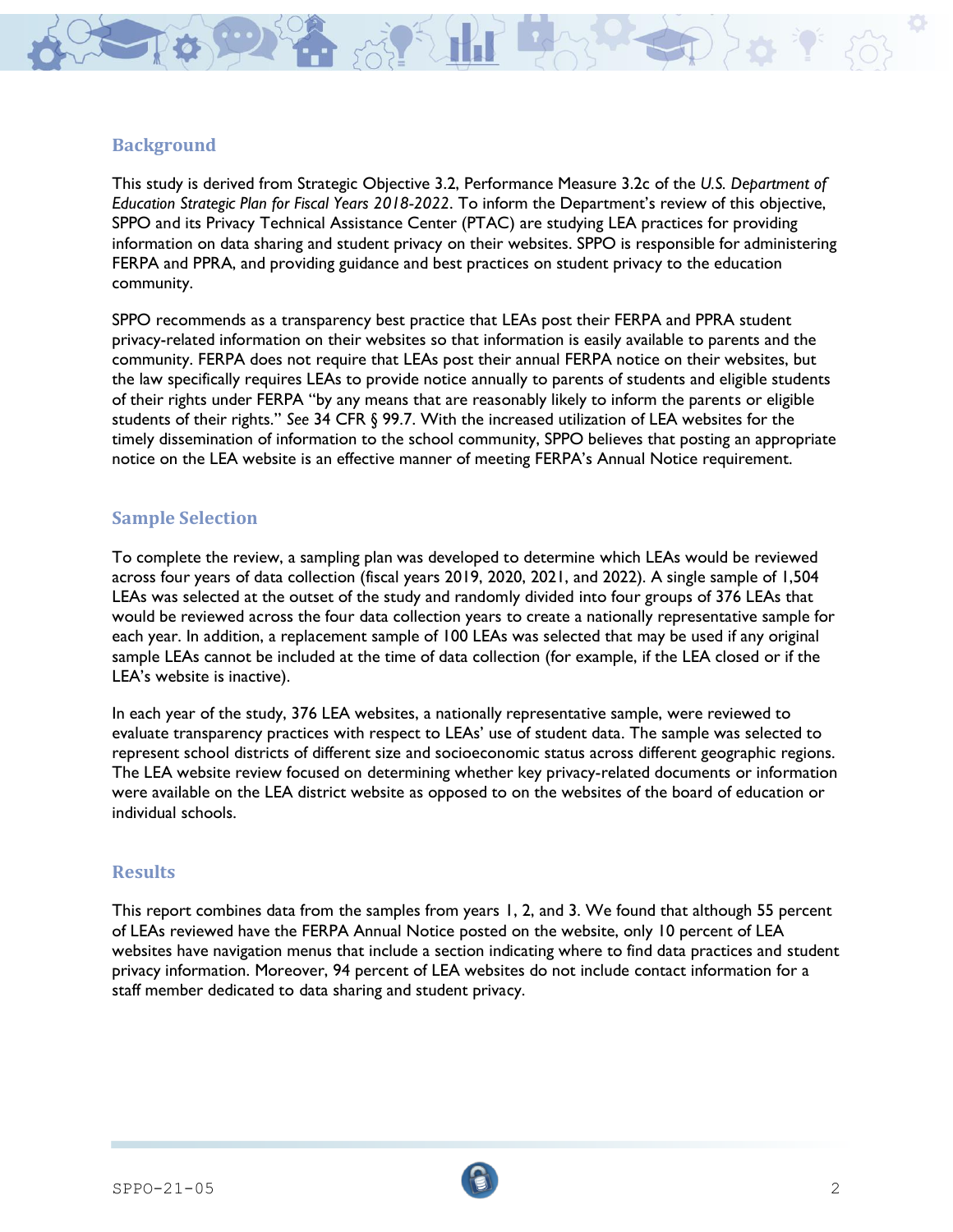

### Topic: Annual Notice

• 55 percent of LEAs have the FERPA Annual Notice on the LEA website.

# **Percentage of LEAs with Annual Notice on the Website**



- When the FERPA Annual Notice is on the LEA's website, 70 percent of the time the notice is the Department's model notice or a minor variant of that.
- For 30 percent of LEAs that include the FERPA Annual Notice on the LEA's website, the notice is customized by the LEA.

| <b>Characteristics of Custom Notice</b>                                                                                                                          | <b>Percent LEAs Yes</b> |
|------------------------------------------------------------------------------------------------------------------------------------------------------------------|-------------------------|
| Does the custom notice include the right to inspect and review students'<br>education records?                                                                   | 93%                     |
| Does the custom notice include the right to seek to amend those<br>records?                                                                                      | 80%                     |
| Does the custom notice include the right to consent to disclosure of<br>Personally Identifiable Information from those records (unless an<br>exception applies)? | 65%                     |

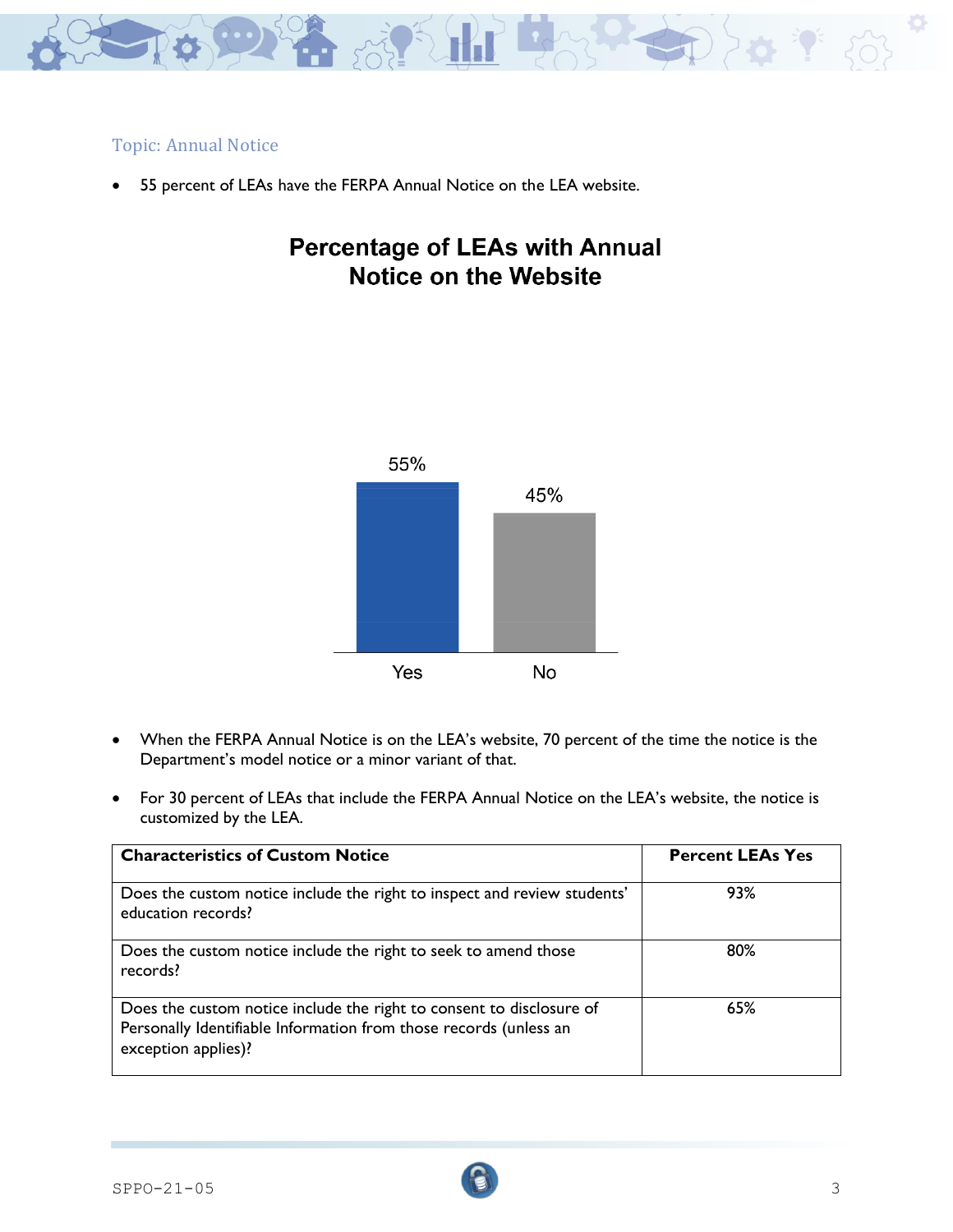| Does the custom notice include the right to file a complaint with the<br>Department regarding an alleged FERPA violation?                         | 56% |
|---------------------------------------------------------------------------------------------------------------------------------------------------|-----|
| Does the custom notice include the procedure for exercising the right to<br>inspect and review education records?                                 | 53% |
| Does the custom notice include the procedure for requesting<br>amendment of those records?                                                        | 42% |
| Does the custom notice include the district's criteria for determining<br>who constitutes a "school official?"                                    | 30% |
| Does the custom notice include the district's criteria for determining<br>what constitutes a "legitimate educational interest?"                   | 37% |
| Does the LEA disclose that it routinely releases students' education<br>records to other schools in which the student seeks or intends to enroll? | 79% |

- For only 19 percent of LEAs, the FERPA Annual Notice is posted as primary website content, meaning the content is visible on the LEA main website or available from a dropdown menu without going to a PDF or an external website not maintained by the LEA.
- For 56 percent of LEAs with the FERPA Annual Notice available, it is included in the student handbook. In most of these cases, the handbook is a PDF that requires the user to search through the document to find the information. For 35 percent of LEAs that have the Annual Notice available, the notice is included in a document other than or in addition to the student handbook.

#### **Examples of Document Types Displaying FERPA Annual Notices Besides Student Handbooks**

Annual Notices

Annual Parent and Student Rights Notification

Student Records Notice

Code of Conduct

Student Data Privacy and Security Policy

FERPA Notices

Parent Rights Under FERPA

Parents Bill of Rights

• 73 percent of LEAs indicate when the Annual Notification was last updated. However, in many cases, the date of update pertains to the entire student handbook, not the specific policy.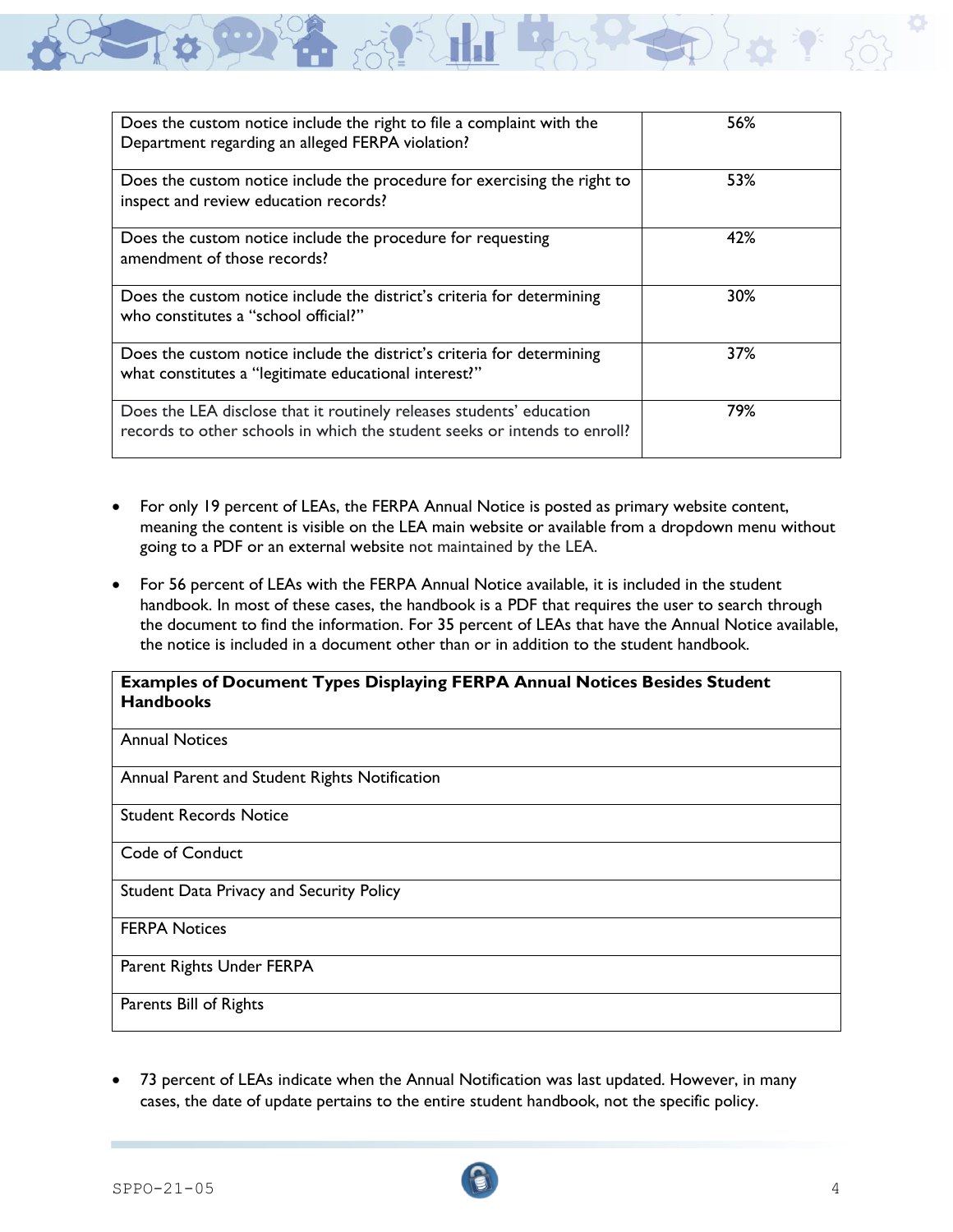

### Topic: Directory Information

52 percent of LEAs have the Directory Information (DI) policy on the LEA website.



# **Topic: Directory Information**

Does the LEA post its directory information on the website?

- When the LEA DI policy is on the website, 52 percent of the time it is the Department's model notice or a variant of that.
- For 48 percent of LEAs, the DI policy is customized by the LEA.

| <b>Characteristics of Customized DI Policy</b>                                                                                                                                                                                                   | <b>Percent LEAs Yes</b> |
|--------------------------------------------------------------------------------------------------------------------------------------------------------------------------------------------------------------------------------------------------|-------------------------|
| Does the customized policy include the types of Personally Identifiable<br>Information that the district or school has designated as directory<br>information?                                                                                   | 88%                     |
| Does the customized policy include an explanation of the right of parents<br>and eligible students to request that the information about the student<br>not be disclosed as directory information?                                               | 96%                     |
| Does the customized policy include a specified period of time within<br>which a parent or eligible student may notify the school or LEA in writing<br>that they do not want any or all of the information disclosed as directory<br>information? | 49%                     |

• For 42 percent of LEAs with the DI policy on their website, the DI policy is a limited DI. A limited DI might allow limited disclosure of directory information to third parties for legitimate education purposes, while disallowing the disclosure of this same information to third parties for purposes such as marketing.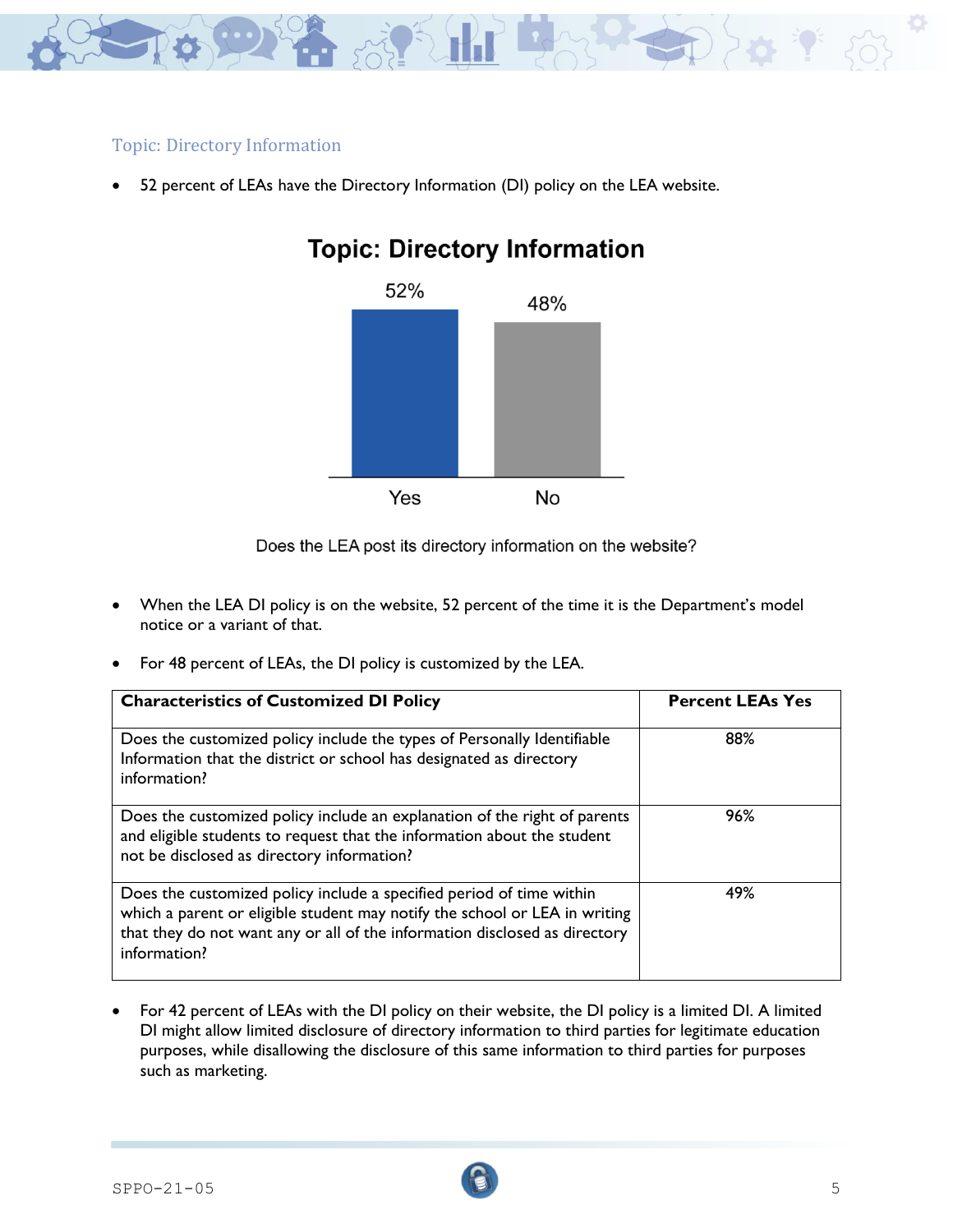

- For 19 percent of LEAs, directory information is posted as primary website content, meaning the content is visible on the LEA main website or available from a dropdown menu without going to a PDF or an external website not maintained by the LEA.
- For 54 percent of LEAs with a DI policy available, it is included in the student handbook. In most of these cases, the handbook is a PDF that requires the user to search through the document to find the information. For 38 percent of LEAs with a DI policy available, the notice is included within or as part of another document.

#### **Examples of Document Types Displaying the LEA DI Policy Besides Student Handbooks**

Student Directory Information Notification

Student Records Policy

FERPA Notices

Annual Notices

Public Notice Policy

Student Code of Conduct

Student Data Privacy and Security

• 73 percent of LEAs indicate when the DI policy was last updated. However, in many cases, the date of update pertains to the entire student handbook, not the specific policy.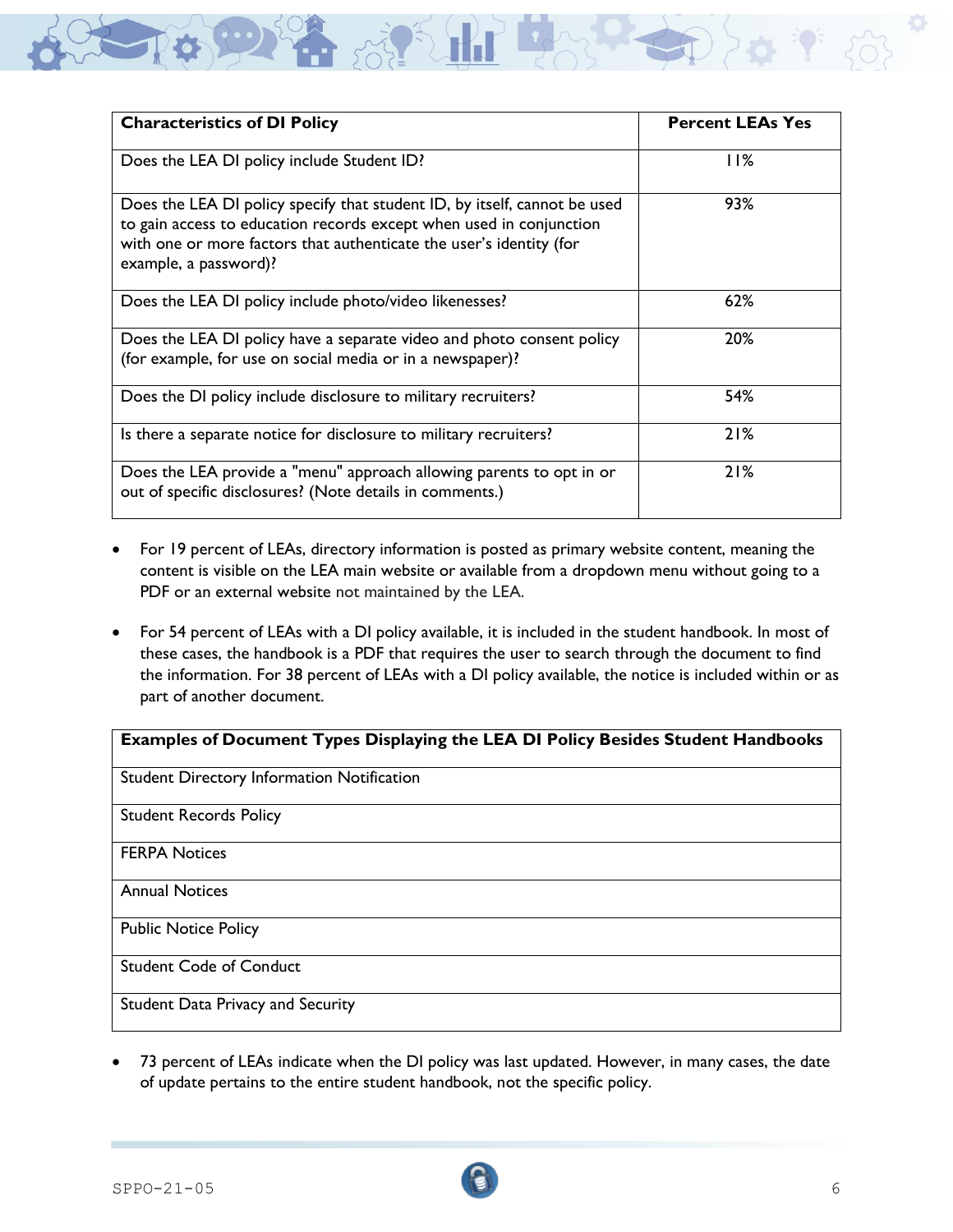

## Topic: PPRA

29 percent of LEAs have the PPRA Notice on the LEA website.



Does the LEA post its PPRA policy on its website?

- When the PPRA Notice is on the LEA's website, 84 percent of the time it is the Department's model notice or a variant of that.
- For 16 percent of LEAs, the PPRA Notice is customized by the LEA.

| <b>Characteristics of Custom PPRA Notice</b>                                      | <b>Percent LEAs Yes</b> |
|-----------------------------------------------------------------------------------|-------------------------|
| Does the LEA PPRA Notice indicate it is provided to parents at<br>least annually? | 58%                     |
| Is there an indication when the LEA PPRA Notice was last updated?                 | 79%                     |

- For 14 percent of the LEAs, the PPRA Notice is posted as primary content, meaning the content is visible on the LEA main website or available from a dropdown menu without going to a PDF or an external website not maintained by the LEA.
- For 62 percent of the LEAs with a PPRA notice available, it is included in the student handbook. In most of these cases, the handbook is a PDF that requires the user to search through the document to find the information. For 31 percent of LEAs with a PPRA notice available, it is included within or as part of another document.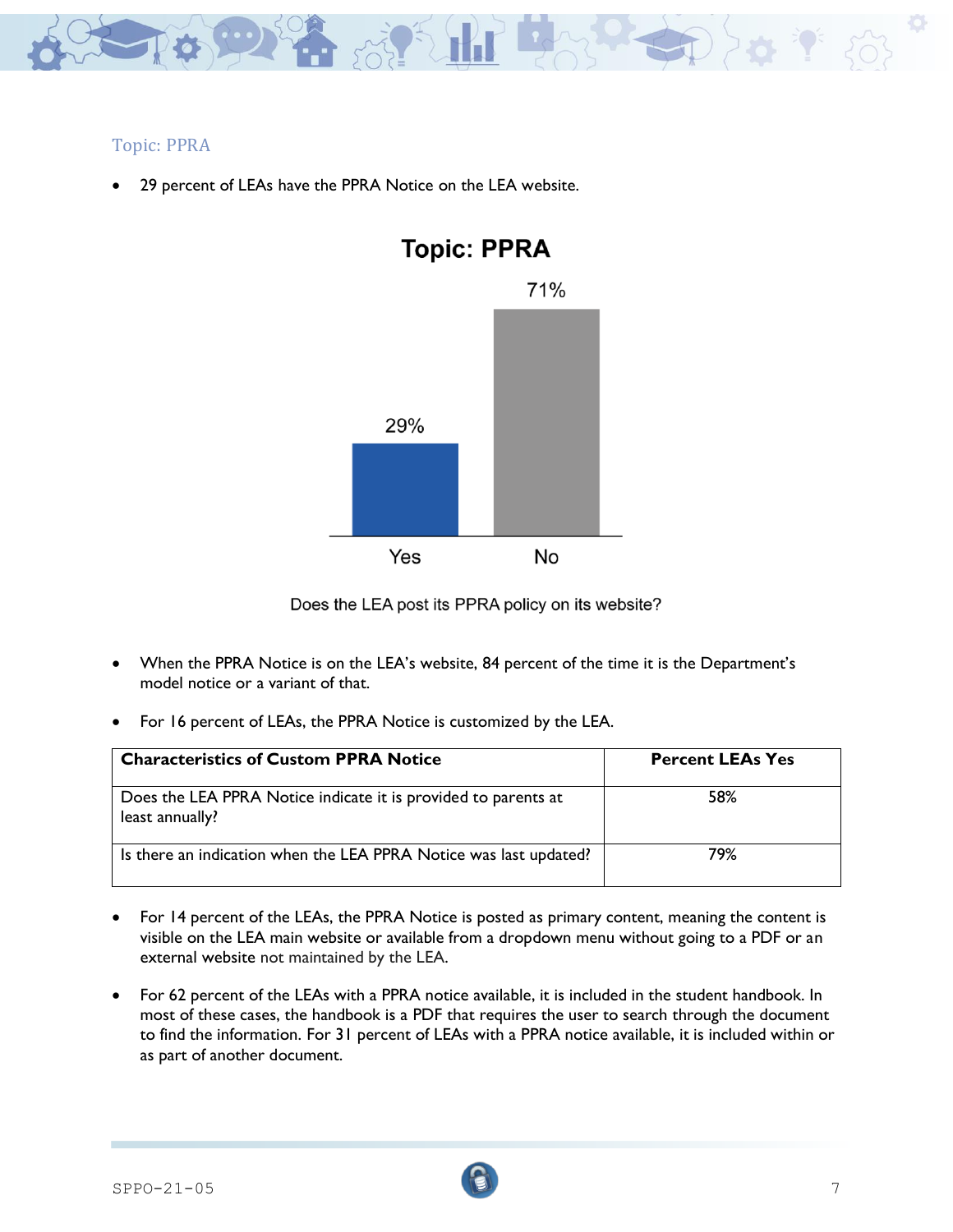

#### **Examples of Document Types Displaying LEA PPRA Notices Besides Student Handbooks**

### Parent/Guardian Rights

Behavioral Code Book

FERPA Notices

Annual Notices

PPRA Notice Document

Notification of Rights Under the Protection of Pupil Rights Amendment (PPRA)

Student Code of Conduct

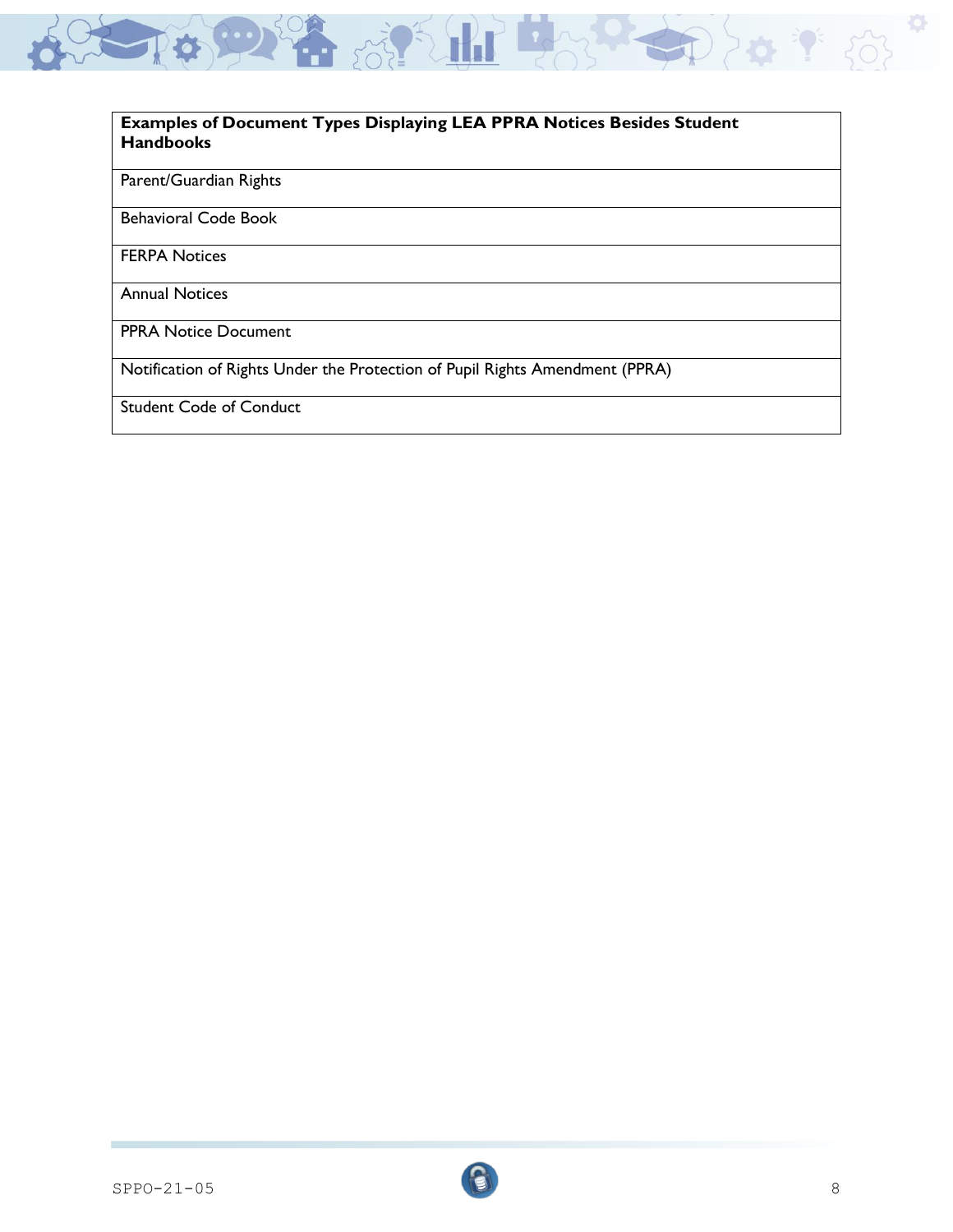

## Topic: Data Inventory

• Only 5 percent of the LEAs have a data inventory listing information collected by the LEA from or about its students available on their websites.

# **Topic: Data Inventory Listing Information Collected by the LEA from** or about its Students



Does the LEA website have a data inventory listing information collected by the LEA from or about its students?

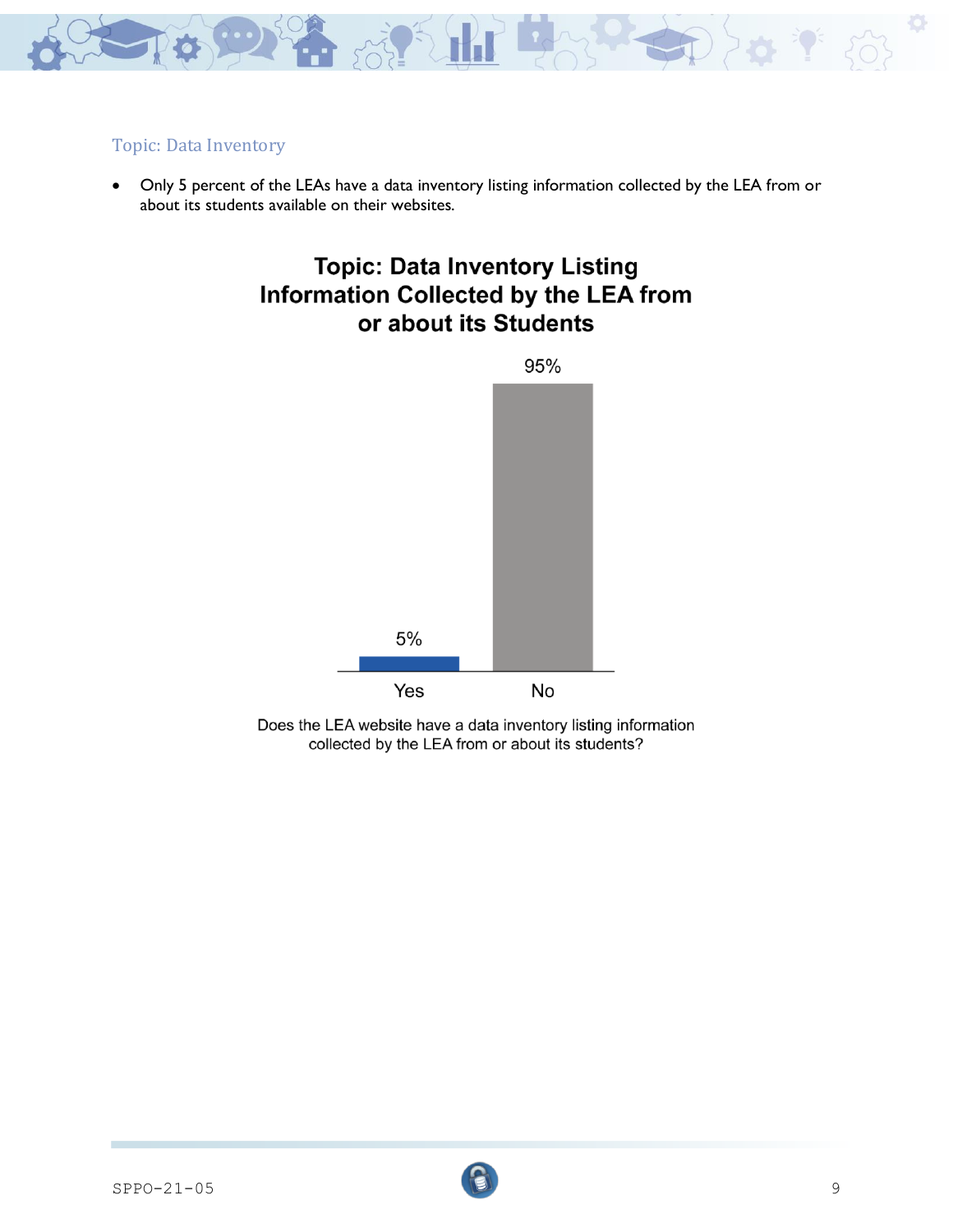

# Topic: Data Security

• 35 percent of LEAs have a description of information technology (IT) security and data protection policies on the LEA website.

# Percentage of LEAs with Description of **IT Security/Data Protection Policies** on the Website



| <b>Characteristics of Data Security Policies</b>                                                                                                                             | <b>Percent LEAs Yes</b> |
|------------------------------------------------------------------------------------------------------------------------------------------------------------------------------|-------------------------|
| Does the LEA website have a description of policies or procedures<br>specifically for paper records?                                                                         | 3%                      |
| Does the LEA website have a description of policies or procedures<br>specifically for digital information?                                                                   | 46%                     |
| Does the LEA website have a description of policies or procedures<br>specifically for access to student personally identifiable information?                                 | 29%                     |
| Does the LEA website have a description of policies or procedures<br>specifically for use of student personally identifiable information?                                    | 23%                     |
| Does the LEA website describe how student records are retained<br>(for example, identifiable, minimized or redacted, de-identified)?                                         | 2%                      |
| Does the LEA website have policies describing how the LEA de-<br>identifies student personally identifiable information before<br>publishing or disclosing to third parties? | 1%                      |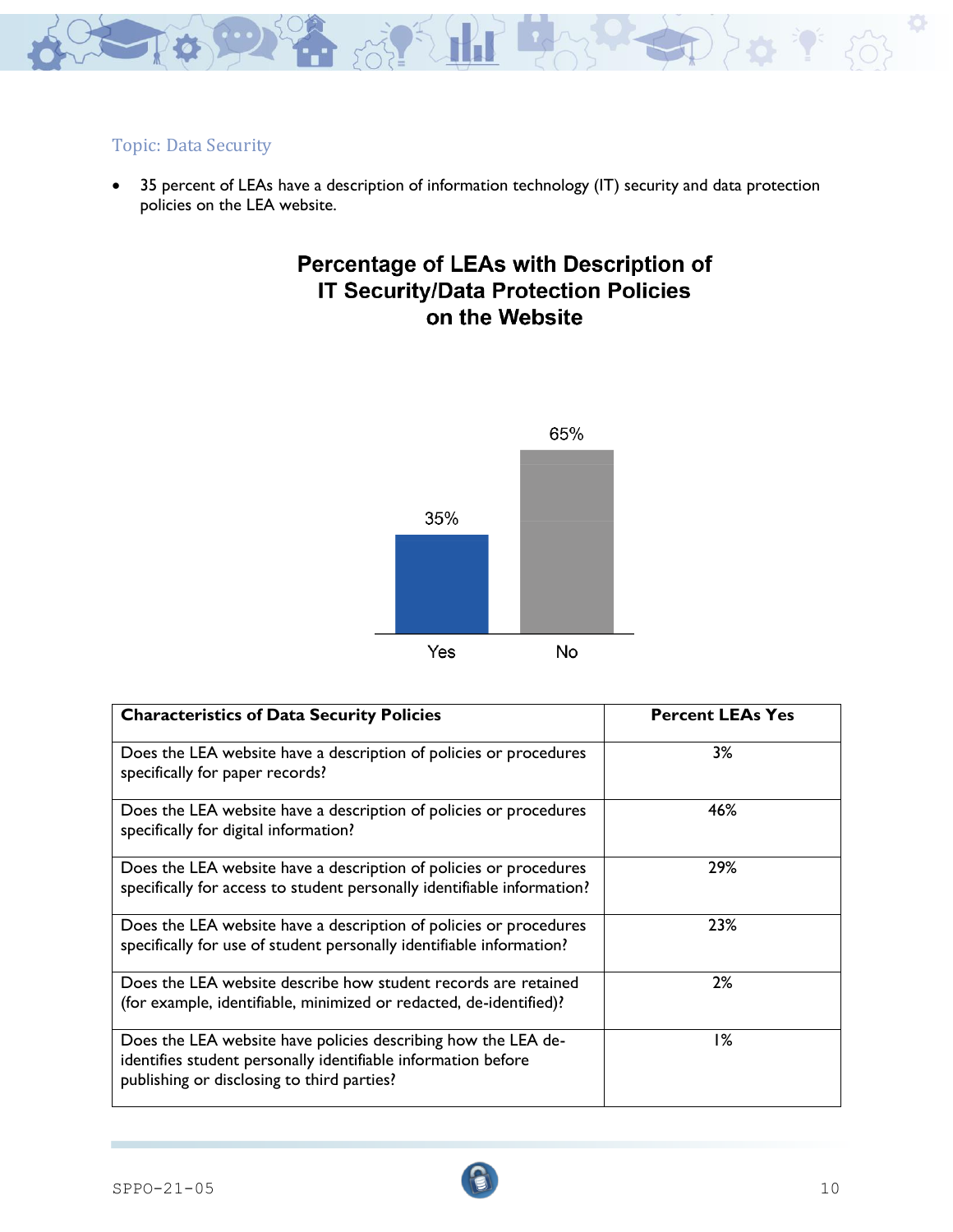

# Topic: Data Sharing

• 35 percent of LEAs have a description of data sharing policies posted on their LEA websites.





| <b>Characteristics of Data Sharing Policies</b>                                                                                                                                        | <b>Percent LEAs Yes</b> |
|----------------------------------------------------------------------------------------------------------------------------------------------------------------------------------------|-------------------------|
| Does the LEA website indicate whether student personally<br>identifiable information is shared with third parties?                                                                     | 27%                     |
| Does the LEA website indicate whether personally identifiable<br>information is shared with external researchers?                                                                      | 3%                      |
| If yes, are written agreements with researchers available?                                                                                                                             | 16%                     |
| If yes, are study results available?                                                                                                                                                   | 16%                     |
| If yes, are any resulting changes to curriculum, policies, or programs<br>listed?                                                                                                      | 0%                      |
| Does the LEA website indicate if personally identifiable information<br>is shared with education technology companies?                                                                 | 4%                      |
| Does the LEA website indicate the purpose for sharing personally<br>identifiable information with education technology companies?                                                      | 73%                     |
| Does the LEA website have posted online contracts or written<br>agreements with companies or organizations to whom the LEA<br>discloses students' personally identifiable information? | 42%                     |

 $SPPO-21-05$  11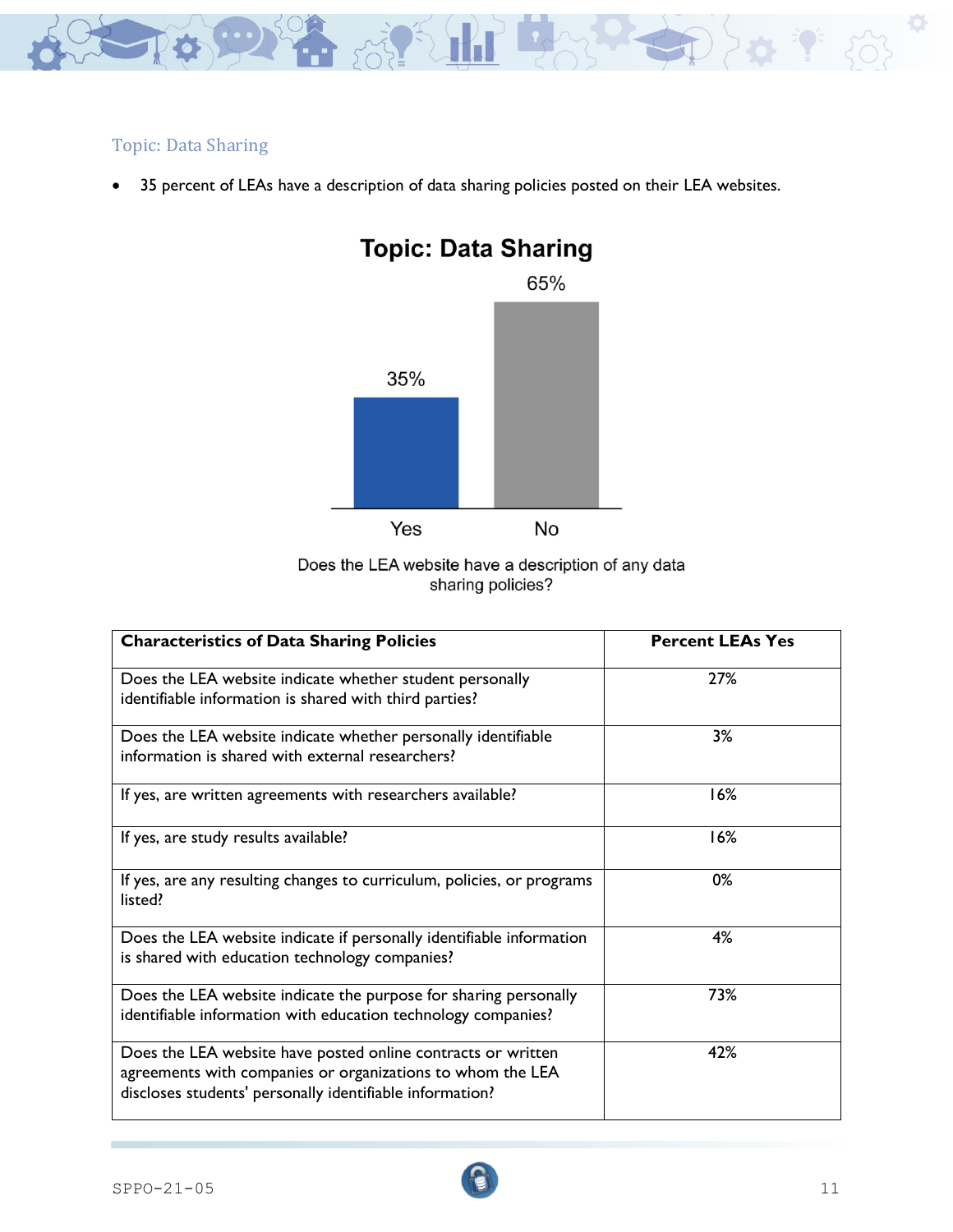

| Does the LEA website have a list of approved online services or<br>apps used in classrooms? | 22%  |
|---------------------------------------------------------------------------------------------|------|
| Does the LEA website describe a policy or process for vetting or<br>approving apps?         | ا 3% |
| Does the LEA website list any differentiation between required and<br>optional apps?        | 2%   |
| Are links to non-contracted apps' terms of service posted?                                  | 21%  |

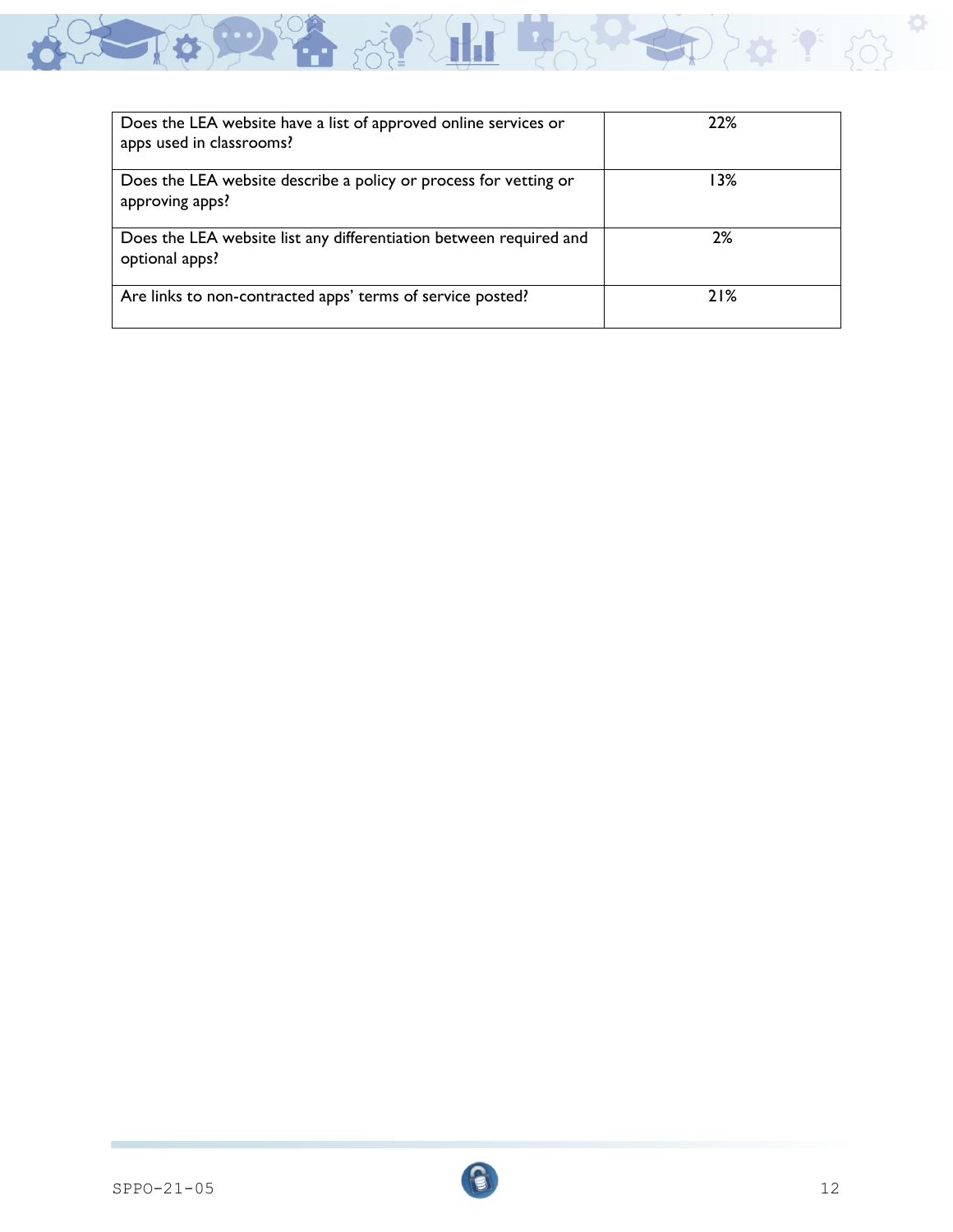

### Topic: Communications

• 6 percent of LEA websites include contact information for a staff member dedicated to data sharing and student privacy.



# **Topic: Communications**

- 10 percent of LEA websites have navigation menus that include a section indicating where to find data practices and student privacy information.
- 86 percent of LEA websites have a general search tool.

| <b>Search Tool Term</b>    | <b>Results Include Privacy-Related</b><br><b>Information</b> |
|----------------------------|--------------------------------------------------------------|
| <b>FERPA</b>               | 44%                                                          |
| <b>Annual Notification</b> | 22%                                                          |
| <b>Student Privacy</b>     | 46%                                                          |
| Directory Information      | 29%                                                          |
| <b>PPRA</b>                | 17%                                                          |
| Technology                 | 14%                                                          |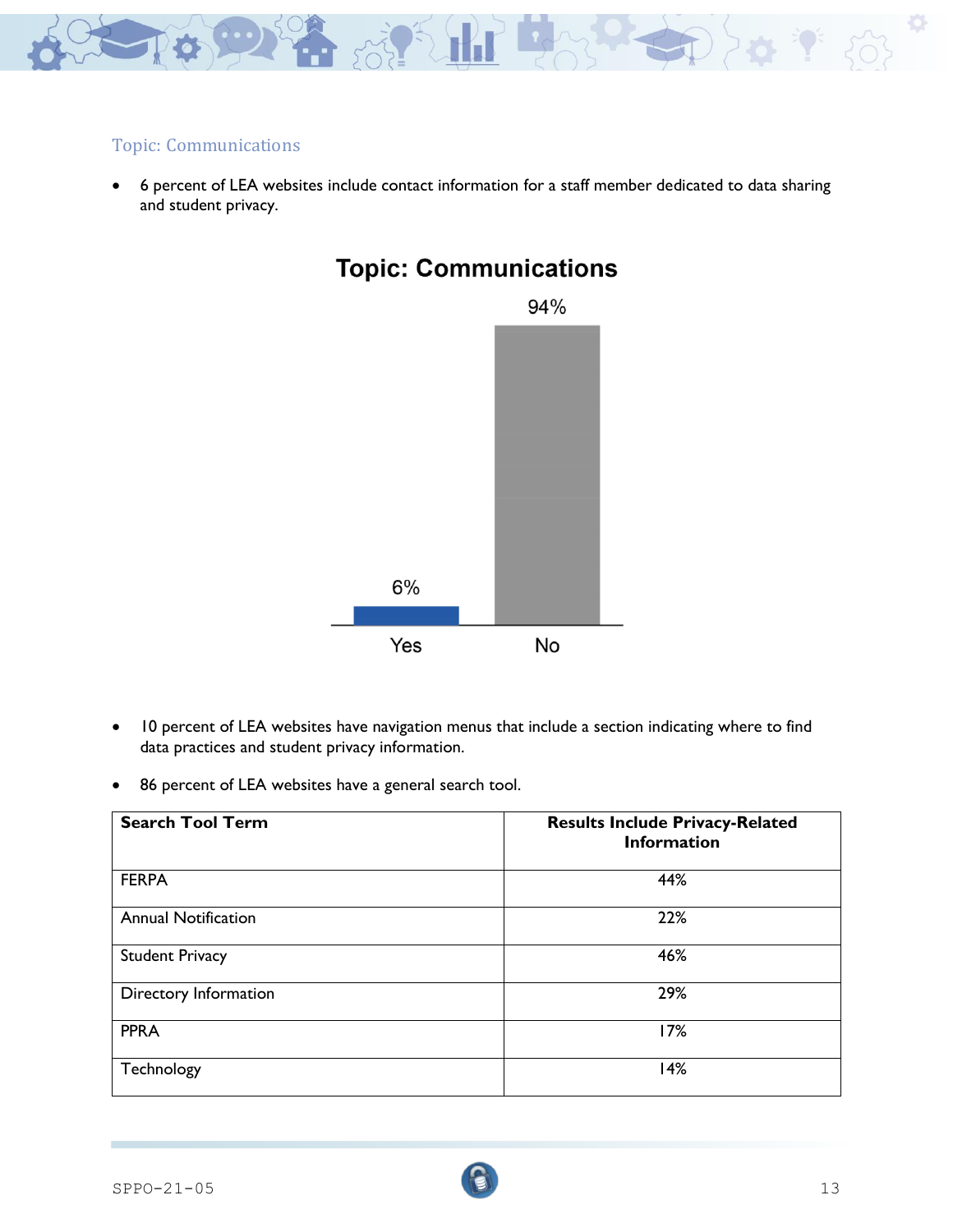

| Applications      | 4%  |
|-------------------|-----|
| Apps              | 8%  |
| Privacy           | 47% |
| Confidentiality   | 28% |
| <b>Disclosure</b> | 32% |
| Security          | 19% |

- 4 percent of LEA websites include a glossary of privacy-related terms.
- 67 percent of LEA websites have language translations, meaning the website can be viewed in a language other than English.

| <b>Language Translation</b>                                                                                                    | <b>Percent LEAs Yes</b>                                                                                                                                                                                                                                     |
|--------------------------------------------------------------------------------------------------------------------------------|-------------------------------------------------------------------------------------------------------------------------------------------------------------------------------------------------------------------------------------------------------------|
| All privacy-related documents available in language translations                                                               | 22%                                                                                                                                                                                                                                                         |
| Key privacy-related documents available in language translations<br>(Annual Notice, Directory Information Policy, PPRA Notice) | 37%                                                                                                                                                                                                                                                         |
| Example documents included                                                                                                     | Annual Notice, Directory<br>Information Policy, PPRA<br>Notice, privacy frequently<br>asked questions, student<br>handbook, Parent Bill of Rights,<br>or entire website is available in<br>language translations                                            |
| Example languages available                                                                                                    | Spanish, Korean, Russian,<br>Vietnamese, Arabic, Chinese,<br>French, Tagalog, Italian,<br>German, Hindi, Japanese,<br>Somali, Portuguese, Creole<br>(In many cases, the sites use<br>Google Translate, which<br>provides translations in many<br>languages) |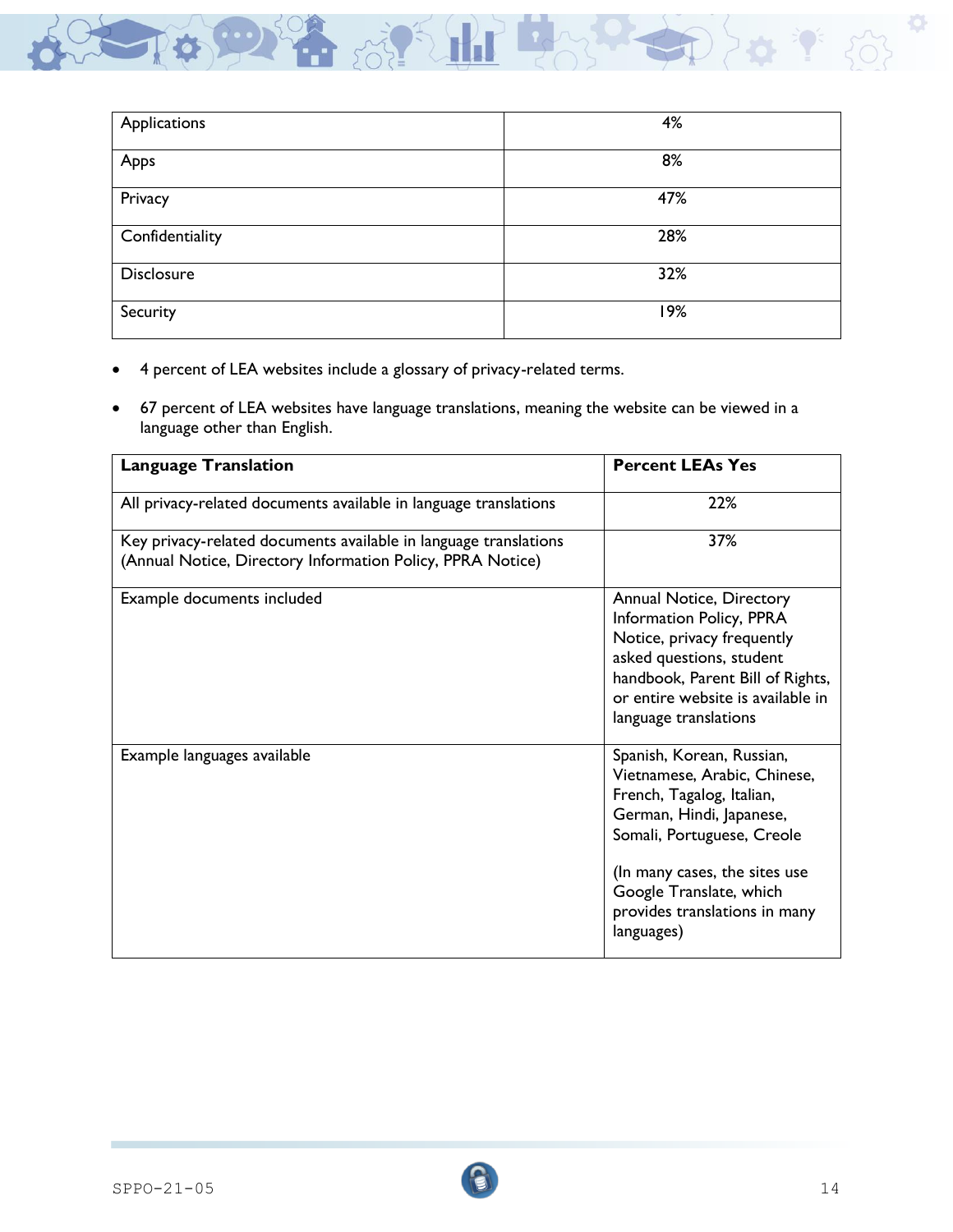

#### **Plans for Year 4 Sample**

The sample from Year 4 will be subject to the same procedures and sampling tool to collect data, analyze the data, and share the results with the LEAs that are examined. Each year, SPPO will produce a high-level summary of the findings from that year. After each review, SPPO staff and contractors will provide outreach to the LEAs in that year's sample.

One hundred percent of these reviews will be completed by the end of the fifth year of the study, by September 30, 2022. After completion of all reviews, SPPO will produce a final report summarizing the findings and making general recommendations for all LEAs.